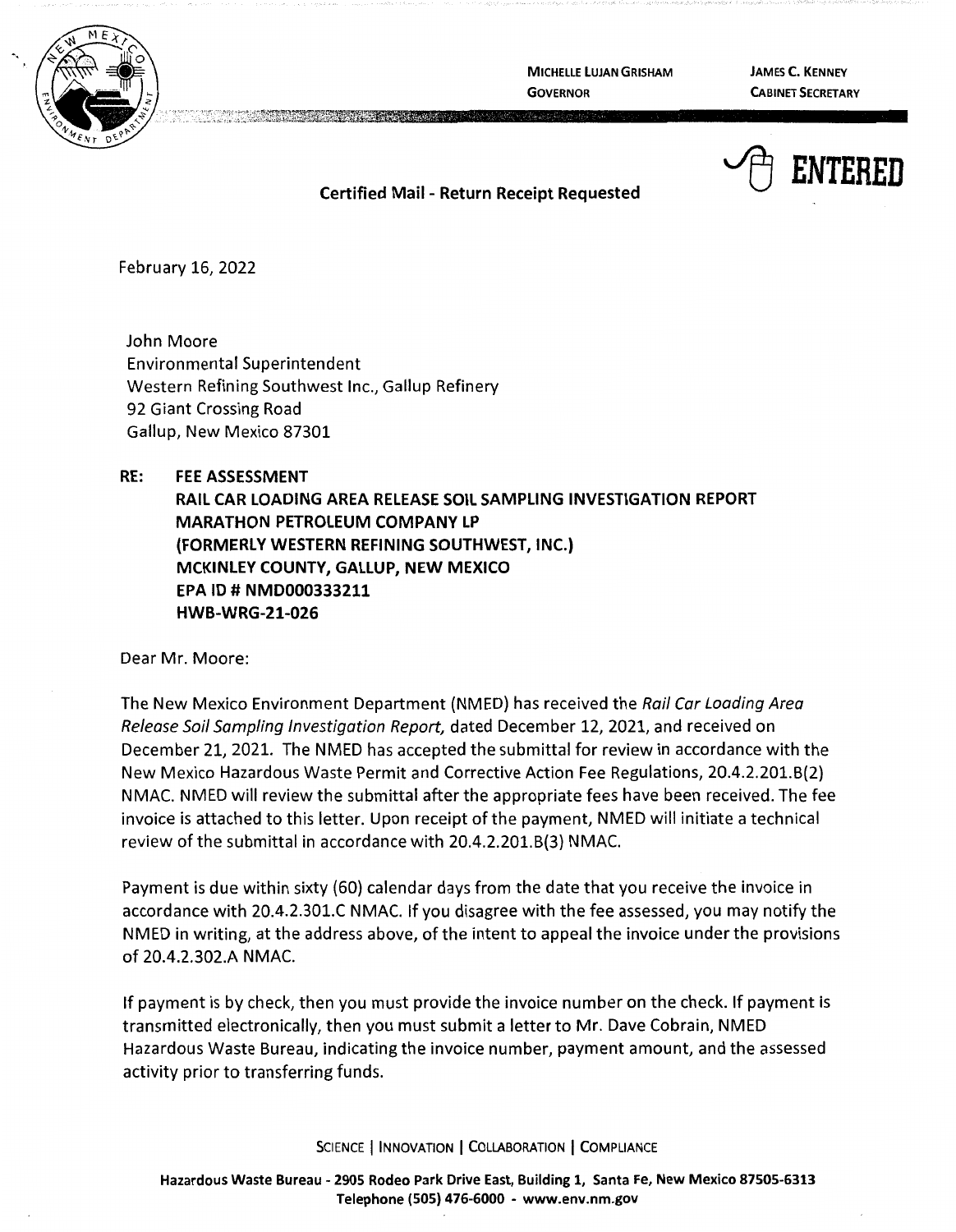Mr. Moore February 16, 2022 Page 2

If you have any questions regarding this letter, please contact Michiya Suzuki of my staff at 505- 690-6930.

 $\mathbb{Z}_{\mathcal{F}}$  .  $\mathbb{Z}_{\mathcal{F}}$ 

Sincerely,

/ ··; *./ .·J. .. / \_\_\_\_\_\_ /;:/"'/ i:://z* \_ ...

Dave Cobrain Program Manager Hazardous Waste Bureau

cc: J. Sanchez, NMED HWB M. Suzuki, NMED HWB